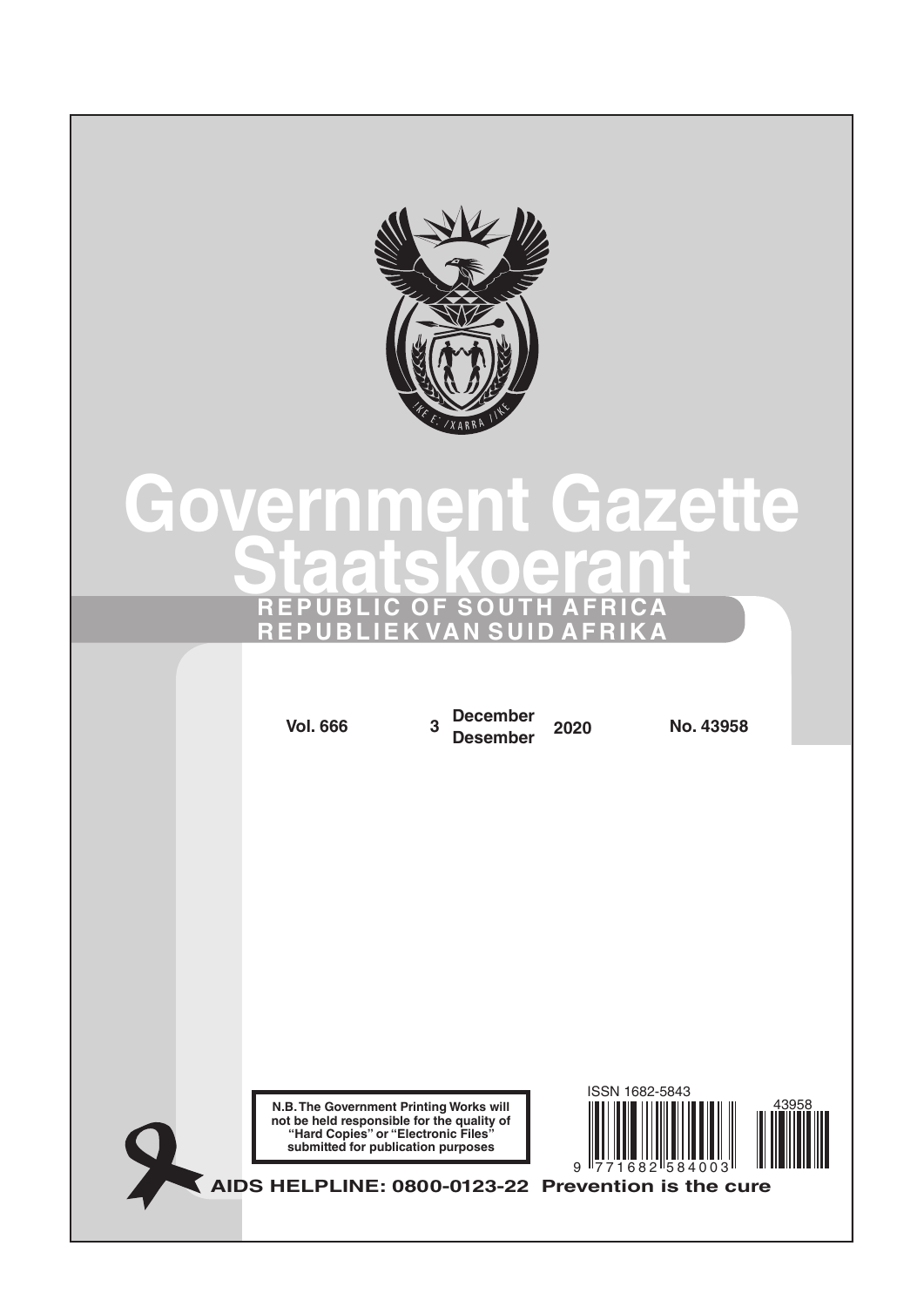## **IMPORTANT NOTICE:**

**The GovernmenT PrinTinG Works Will noT be held resPonsible for any errors ThaT miGhT occur due To The submission of incomPleTe / incorrecT / illeGible coPy.**

**no fuTure queries Will be handled in connecTion WiTh The above.**

#### **Contents**

*Page Gazette No. No. No.*

#### Government Notices • Goewermentskennisgewings

#### **Transport, Department of/ Vervoer, Departement van**

1281 Disaster Management Act (57/2002): Amendment of the Directions issued in terms of Regulation 4 (7)(b) of the Regulations made under section 27 (2) of the Act: Measures to address, prevent and combat the spread of Covid-19: Determination of extension for the validity period of Learner's Licences, Driving Licence Cards, Licence Discs, Professional Driving Permits and Registration of Motor Vehicles for Alert Level 1 ........................................ 43958 3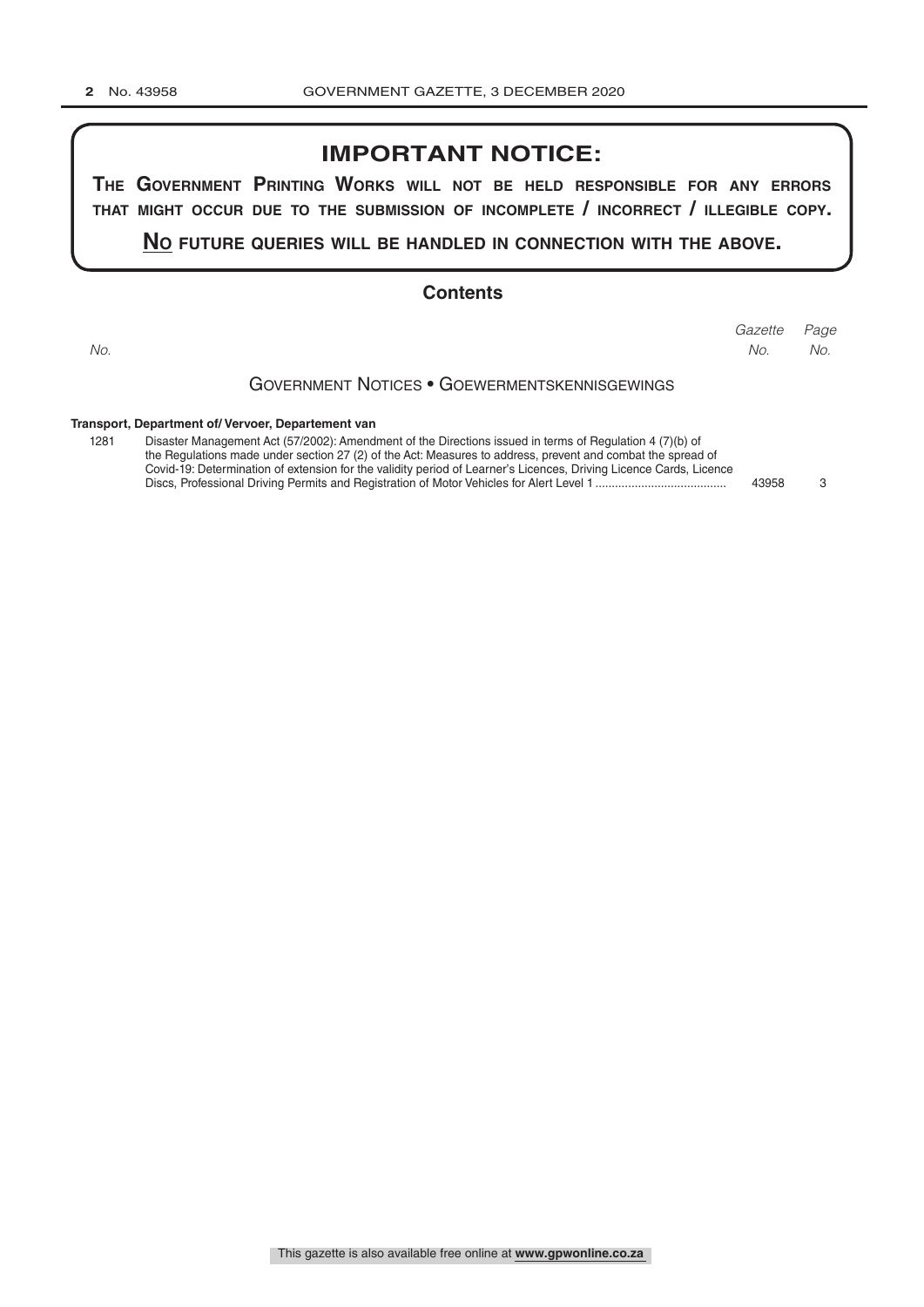## Government Notices • Goewermentskennisgewings

#### **DEPARTMENT OF TRANSPORT**

**NO. 1281 03 DECEMBER 2020**

### DISASTER MANAGEMENT ACT, 2002 (ACT NO. 57 OF 2002)

AMENDMENT OF THE DIRECTIONS ISSUED IN TERMS OF REGULATION 4(7)(b) OF THE REGULATIONS MADE UNDER SECTION 27(2) OF THE DISASTER MANAGEMENT ACT, 2002 (ACT NO. 57 OF 2002): MEASURES TO ADDRESS, PREVENT AND COMBAT THE SPREAD OF COVID-19: DETERMINATION OF EXTENSION FOR THE VALIDITY PERIOD OF LEARNER'S LICENCES, DRIVING LICENCE CARDS, LICENCE DISCS, PROFESSIONAL DRIVING PERMITS AND REGISTRATION OF MOTOR VEHICLESFOR ALERT LEVEL 1

I, Fikile Mbalula, Minister of Transport, in terms of regulation 4(7)(b) of the Regulations issued in terms of section 27(2) of the Disaster Management Act, 2002 (Act No. 57 of 2002), hereby amend direction 6 of the Directions published under Government Notice No. 544, in Government Gazette No. 43339 of 20 May 2020 and amended under Government Notice No. 802, published in Government Gazette No. 43539 of 22 July 2020, as set out in the Schedule.

This gazette is also available free online at **www.gpwonline.co.za**

What We Control Control Control Control Control Control Control Control Control Control Control Control Control Control Control Control Control Control Control Control Control Control Control Control Control Control Contro MINISTER OF TRANSPORT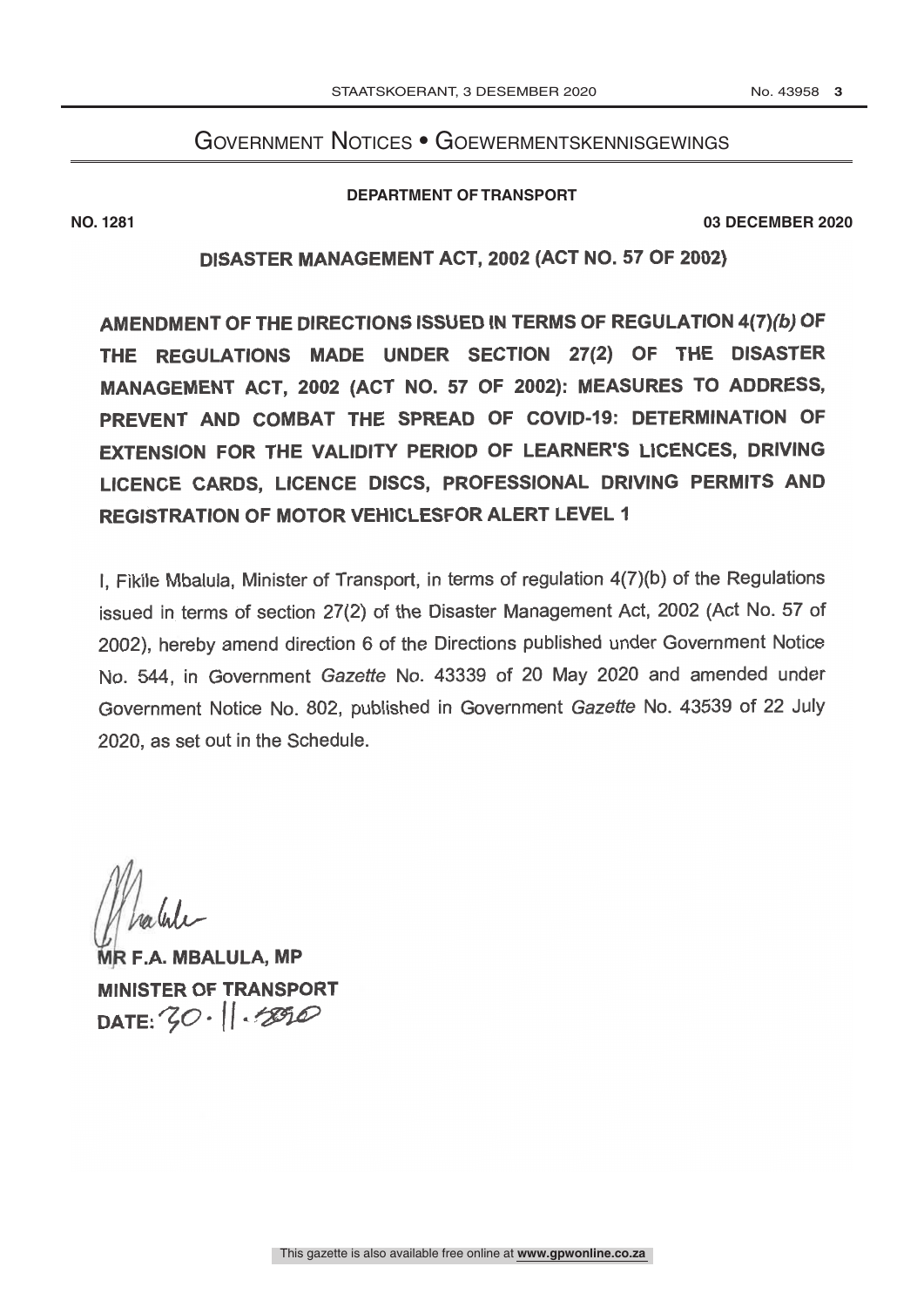## **SCHEDULE**

## 1. Definitions

In these directions, the "Directions" means the Directions on measures to address, prevent and combat the spread of COVID-19: Determination of extension for the validity period of learner's licences, driving licence cards, licence discs, professional driving permits and registration of a motor vehicles, published under Government Notice No. 544, in Government Gazette No. 43339 of 20 May 2020 and amended under Government Notice No. 802, published in Government Gazette No. 43539 of 22 July 2020.

## 2. Amendment of Direction 6 of Directions

Direction 6 of the Directions is hereby amended by the substitution for subdirection (1) of the following subdirection:

"(1) All learner's licences, driving licence cards, temporary driving licences and professional driving permits that expire during the period that commenced from 26 March 2020 up to and including 31 December 2020 are deemed to be valid and their validity periods are extended for a further grace period ending on 31 August 2021."

#### $3<sub>1</sub>$ **Commencement**

This amendment comes into effect on the date of publication thereof in the Government Gazette.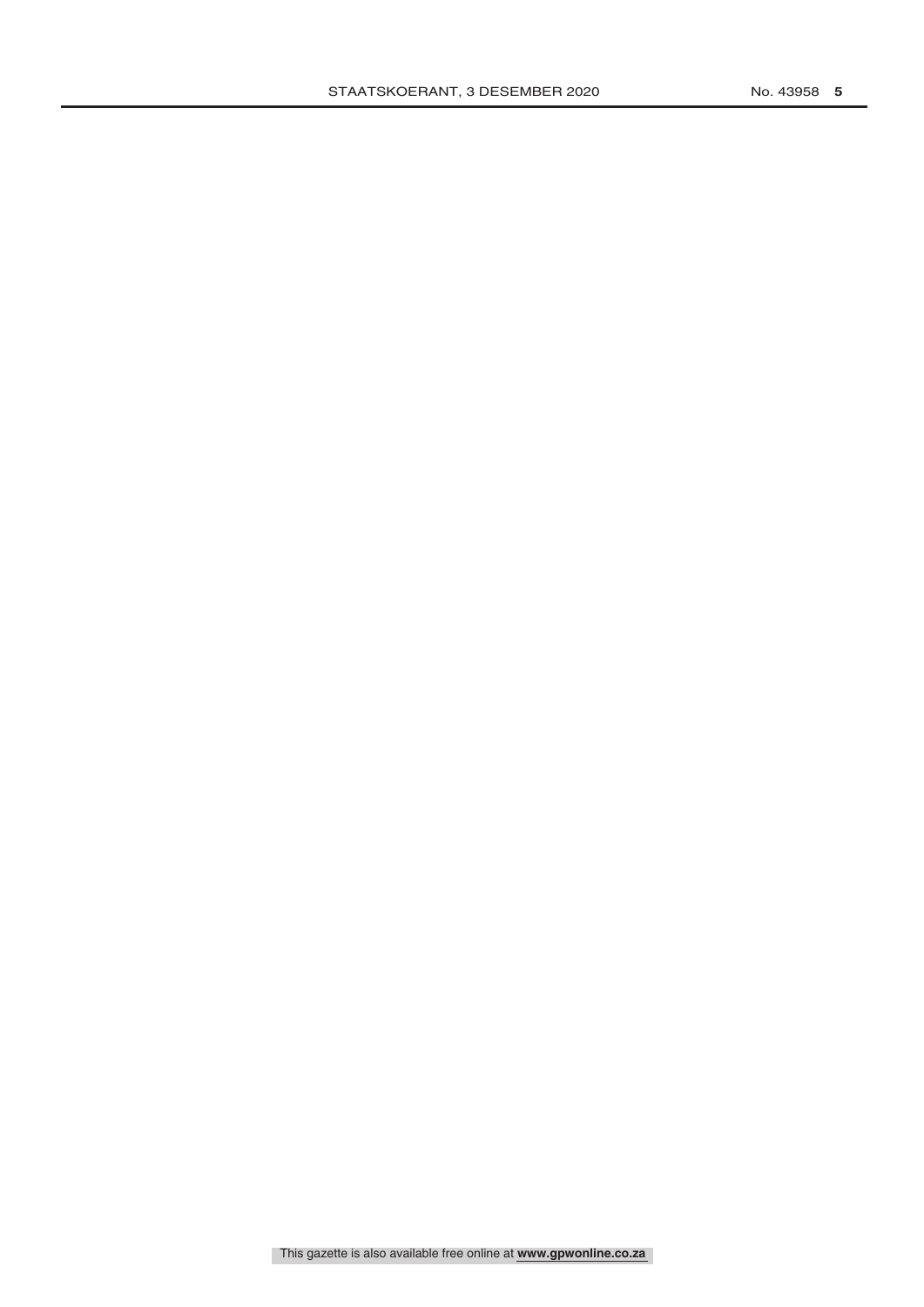This gazette is also available free online at **www.gpwonline.co.za**